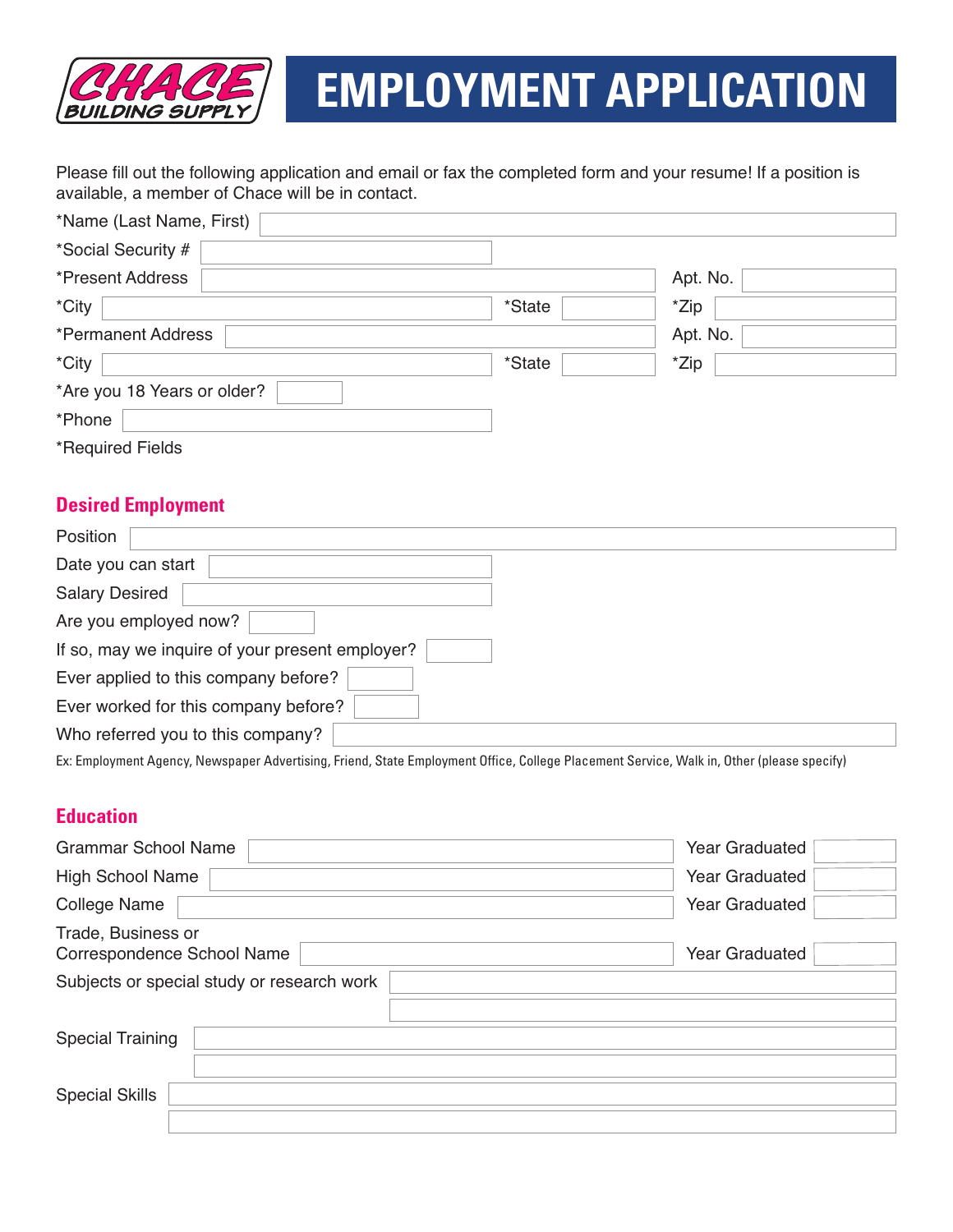## **Former Employers**

| <b>Employer Name</b>            |                            |  |
|---------------------------------|----------------------------|--|
| Address                         |                            |  |
| City                            | <b>State</b><br>Zip        |  |
| <b>Starting Date</b>            | Leaving Date               |  |
| Job Title                       |                            |  |
| <b>Weekly Starting Salary</b>   | <b>Weekly Final Salary</b> |  |
| Name of Supervisor              |                            |  |
| <b>Title</b>                    |                            |  |
| May we contact your supervisor? | Phone                      |  |
| Description of work             |                            |  |
|                                 |                            |  |
| Reason for leaving              |                            |  |
|                                 |                            |  |
| <b>Employer Name</b>            |                            |  |
| Address                         |                            |  |
| City                            | <b>State</b><br>Zip        |  |
| <b>Starting Date</b>            | Leaving Date               |  |
| Job Title                       |                            |  |
| <b>Weekly Starting Salary</b>   | <b>Weekly Final Salary</b> |  |
| Name of Supervisor              |                            |  |
| Title                           |                            |  |
| May we contact your supervisor? | Phone                      |  |
| Description of work             |                            |  |
|                                 |                            |  |
| Reason for leaving              |                            |  |
|                                 |                            |  |
| <b>Employer Name</b>            |                            |  |
| Address                         |                            |  |
| City                            | <b>State</b><br>Zip        |  |
| <b>Starting Date</b>            | <b>Leaving Date</b>        |  |
| Job Title                       |                            |  |
| <b>Weekly Starting Salary</b>   | <b>Weekly Final Salary</b> |  |
| Name of Supervisor              |                            |  |
| Title                           |                            |  |
| May we contact your supervisor? | Phone                      |  |
| Description of work             |                            |  |
|                                 |                            |  |
| Reason for leaving              |                            |  |